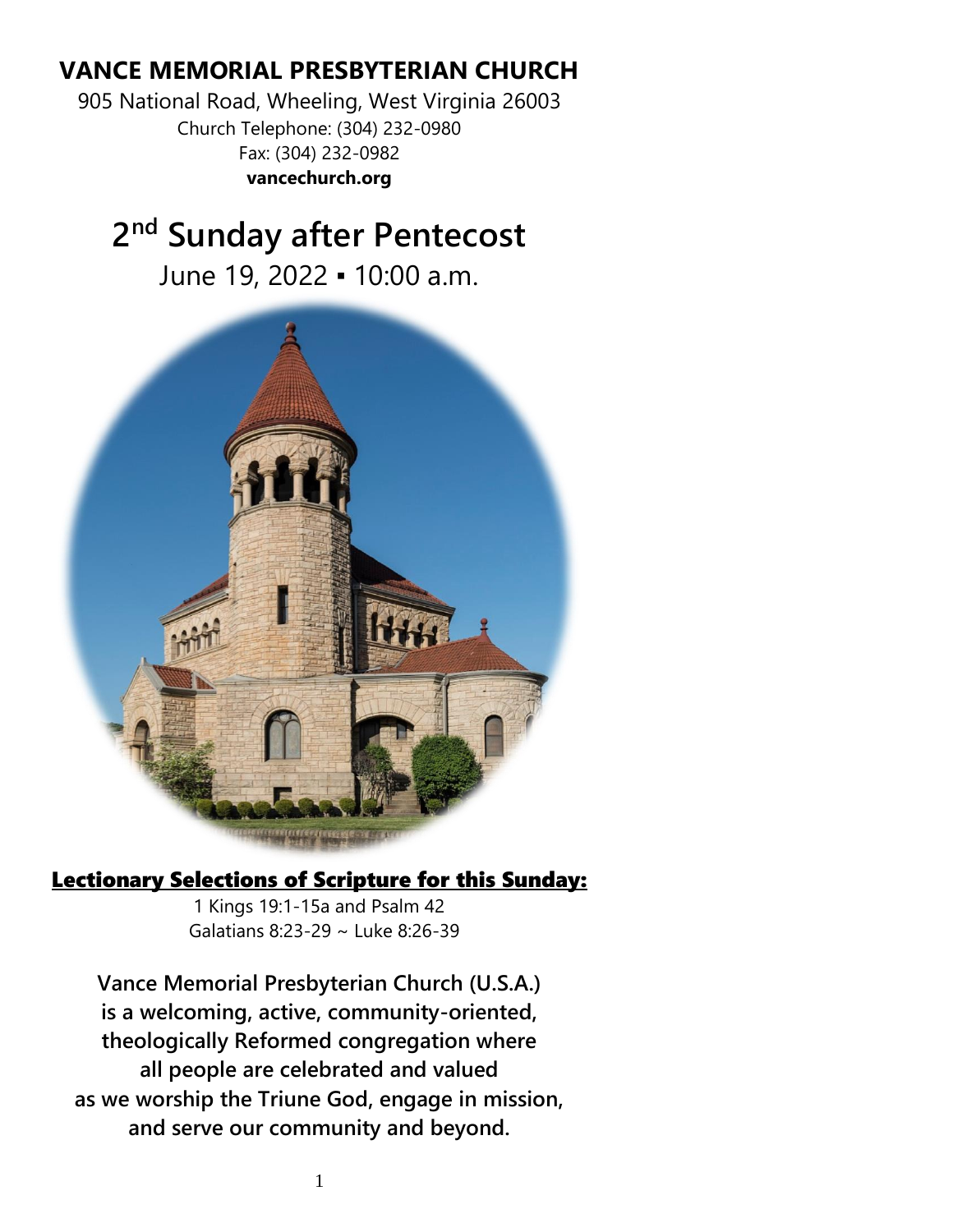# Gathering around God's Word

#### **PRELUDE**

#### **CHIMES**

#### **GREETINGS and ANNOUNCEMENTS**

**Please sign and pass the fellowship pad to the inside aisle.**

#### **PREPARATION for WORSHIP** *As the Deer,* **GtG 626**

#### **CALL to WORSHIP**

**Liturgist:** I am the vine, Jesus said.

**All: We are the branches.**

**Liturgist:** Those who abide in Christ and who Christ abides in are here

#### **All: We desire to bear much fruit.**

**Liturgist:** Apart from me you can do nothing, Jesus said.

## **All: We want to do our part and do something**

**Liturgist:** Let us worship God.

#### **OPENING PRAYER**

**Gracious God, you are bigger than big, larger than large and more awesome than awesome can describe. We gather to give you thanks for your presence in our lives and for your Son, Jesus Christ, and for the movement of the Holy Spirit among us. Amen.**

#### **COPENING HYMN of PRAISE**

*In Christ There Is No East or West,* **GtG 318**

#### **CONFESSION and time of self-examination** *(congregation may be seated)*

If we say we have no sin, we deceive ourselves, and the truth is not in us. But if we confess our sins, God who is faithful and just will forgive our sins and cleanse us from all unrighteousness. In humility and faith, let us confess our sin to God.

**Gracious God, our sins are too heavy to carry, too real to hide and too deep to undo. Forgive what our lips tremble to name, what our hearts can no longer bear and what has become for us a consuming fire of judgment. Set us free from a past that we cannot change; open to us a future where we can be changed; and grant us grace to grow more and more in your likeness and image. Help us hear you in the silence. Create in us**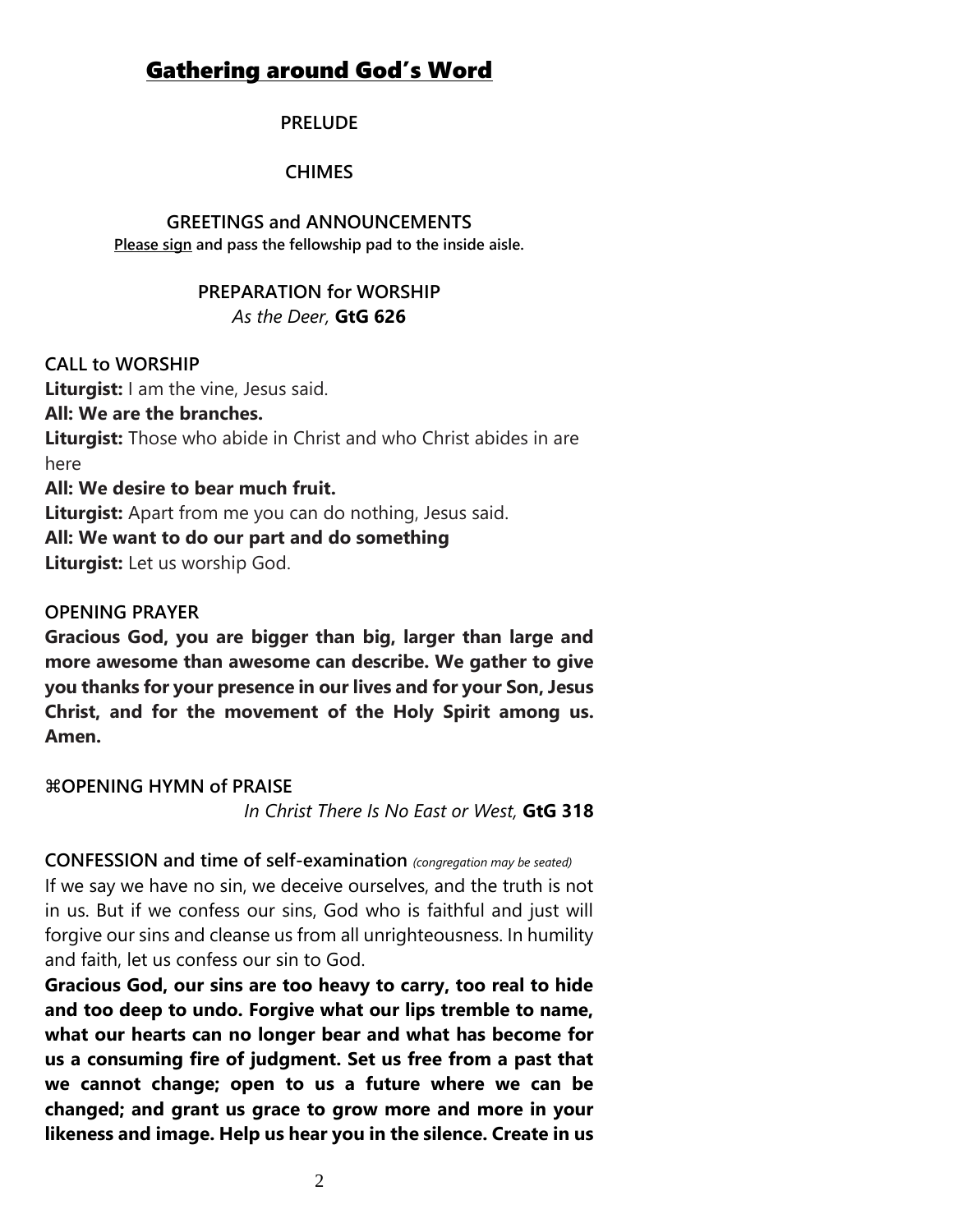**a clean heart, O God, and renew a right spirit within us. Do not cast us from your presence or take your Holy Spirit from us. Restore to us the joy of your salvation and sustain us with your bountiful Spirit through Jesus Christ, the light of the world.** 

**SILENT PRAYER of CONFESSION**

#### **SUNG RESPONSE**

*Lord, Listen to Your Children Praying,* **GtG 469**

#### **DECLARATION OF PARDON**

**Liturgist:** Hear the teaching of Christ: "I give you a new commandment, that you love one another. Just as I have loved you, you also should love another." In Jesus Christ, we are all forgiven. **All: Thanks be to God. Amen.**

 **GLORIA PATRI** *Glory Be to the Father,* **GtG 581** Glory be to the Father, and to the Son, and to the Holy Ghost; as it was in the beginning, is now, and ever shall be, world without end. Amen, amen.

#### **PASSING the PEACE of CHRIST**

May the Peace of Christ be with you! **And also, with you!**

## Encountering God's Word

#### **SONG of ILLUMINATION**

*Lift Every Voice and Sing,* **GtG 339**

## **CHILDREN'S MESSAGE**

### **The ANTHEM**

*If We Ever Needed the Lord Before* Words and Music by Thomas A. Dorsey Arranged by Lloyd Larson

If we ever needed the Lord before we sure do need Him now. We need Him ev'ry day and ev'ry hour.

We need Him in the morning, we need Him in the night, And we need Him in the noonday when the sun is shining bright.

> We need Him when we're happy, and how we need Him when we're sad. And, yes, we need Him when we're burdened, oh, just to make our hearts feel glad.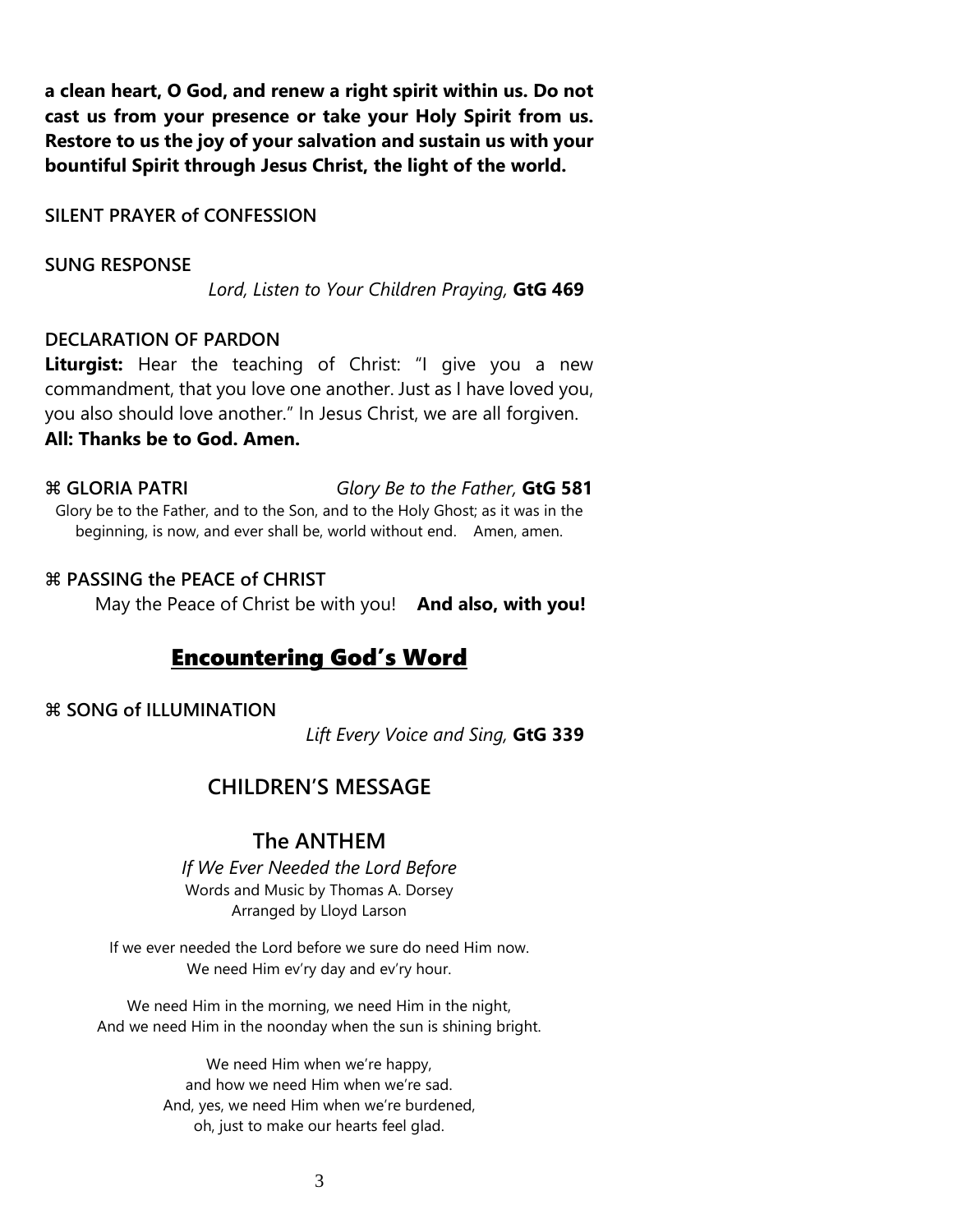#### **The SCRIPTURE**

#### **HEBREW TESTAMENT READING:**

Exodus 3:7-10

#### **PSALTER SINGING:**

Psalm 42 Please join in singing *As Pants the Deer for Living Streams,* **GtG 778.**

#### **NEWER TESTAMENT READING:**

Luke 4:16-22 The Word of the Lord … **Thanks be to God!**

### **MORNING MESSAGE**

Elder Howard Monroe

## Responding to God's Word

**AFFIRMATION OF FAITH:** From a Brief Statement of Faith

**In life and in death we belong to God. Through the grace of our Lord Jesus Christ, the love of God, and the communion of the Holy Spirit, we trust in the one triune God, the Holy One of Israel, whom alone we worship and serve. We trust in Jesus Christ, fully human, fully God. We trust in God, whom Jesus called Abba, Father. We trust in God the Holy Spirit, everywhere the giver and renewer of life. With believers in every time and place, we rejoice that nothing in life or in death can separate us from the love of God in Christ Jesus our Lord.**

**SONG of AFFIRMATION** *Great Is Thy Faithfulness,* **GtG 639**

#### **INVITATION to the OFFERING**

**Leader:** Blessed are you, God of all creation. Through your goodness, we have these gifts to share. Accept and use our offerings for your glory and for the service of your kingdom. Blessed be God forever. *(congregation may be seated)*

#### **The OFFERTORY**

*There Is a Balm in Gilead* Arranged by R. Kevin Boesiger and Mary McDonald Please refer to **GtG 792, verses 1 and 3.**

 **DOXOLOGY** *Praise God, from Whom All Blessings Flow,* **GtG 606** Praise God, from whom all blessings flow; praise him, all creatures here below; praise him above, ye heavenly host; praise Father, Son, and Holy Ghost. Amen.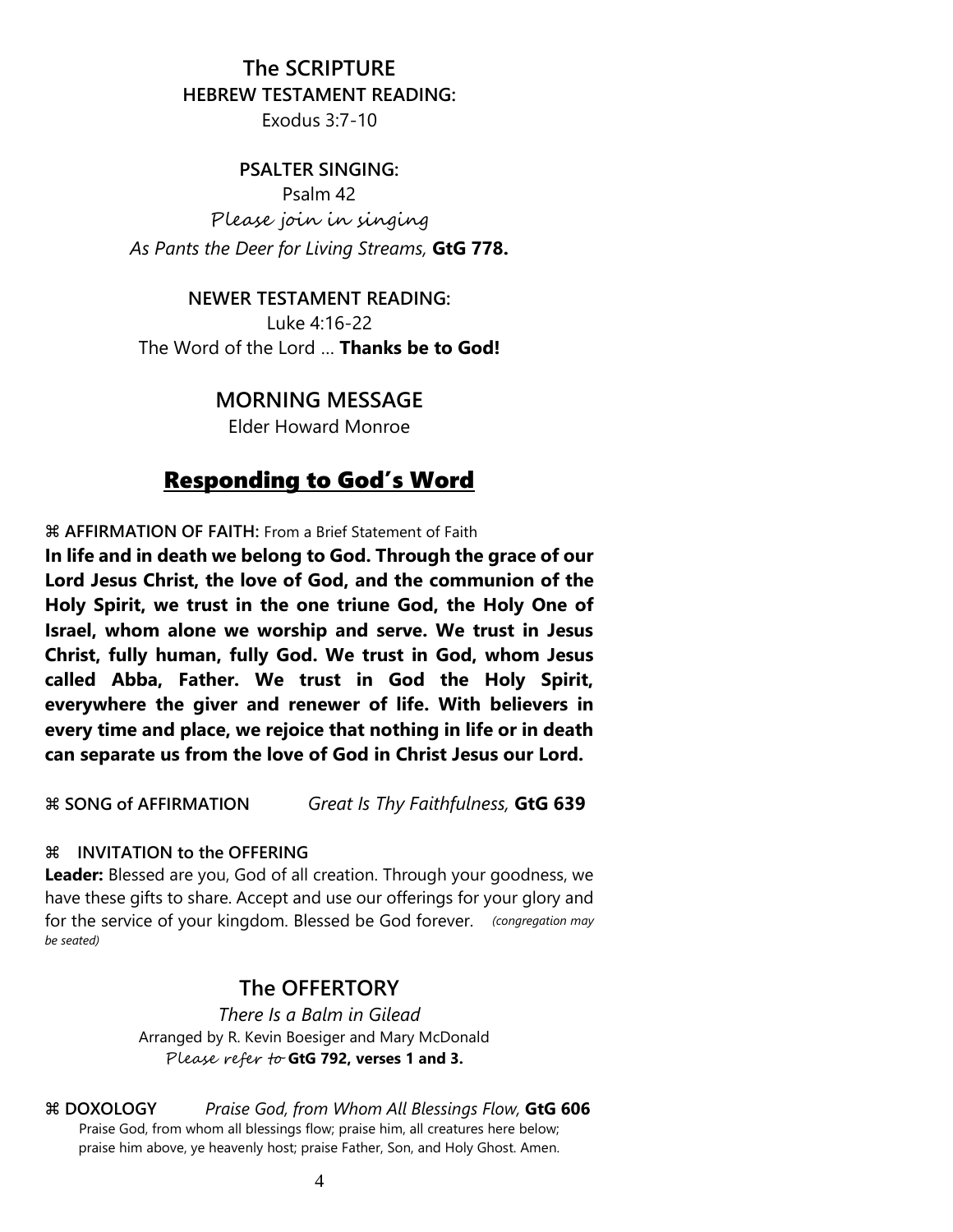#### **PRAYER of DEDICATION**

**Use these gifts, God, to do more than we could believe or imagine, building a world of justice and healing where there is enough for all. Amen.***(congregation may be seated)*

**MORNING PRAYER & OUR LORD'S PRAYER Our Father, who art in Heaven, hallowed be Thy name. Thy kingdom come, Thy will be done, on earth, as it is in Heaven! Give us this day our daily bread; and forgive us our debts, as we forgive our debtors; And lead us not into temptation, but deliver us from evil. For thine is the kingdom, and the power, and the glory forever. Amen!**

## Taking God's Word out, into our Worlds

**CLOSING HYMN** *I Want Jesus to Walk with Me,* **GtG 775**

**BENEDICTION**

**BENEDICTION RESPONSE** *Guide My Feet,* **GtG 741** 

**POSTLUDE** 

 Please stand if able. **GtG**=Glory to God Hymnal **Songs used with CCLI License # 1223079**

**10:00 a.m. Service of Worship regularly broadcast over WKWK-FM 97.3**

**Today's worship service liturgy is written by Cecelia Armstrong and provided for free distribution by** *Presbyterian Outlook,* **2022.**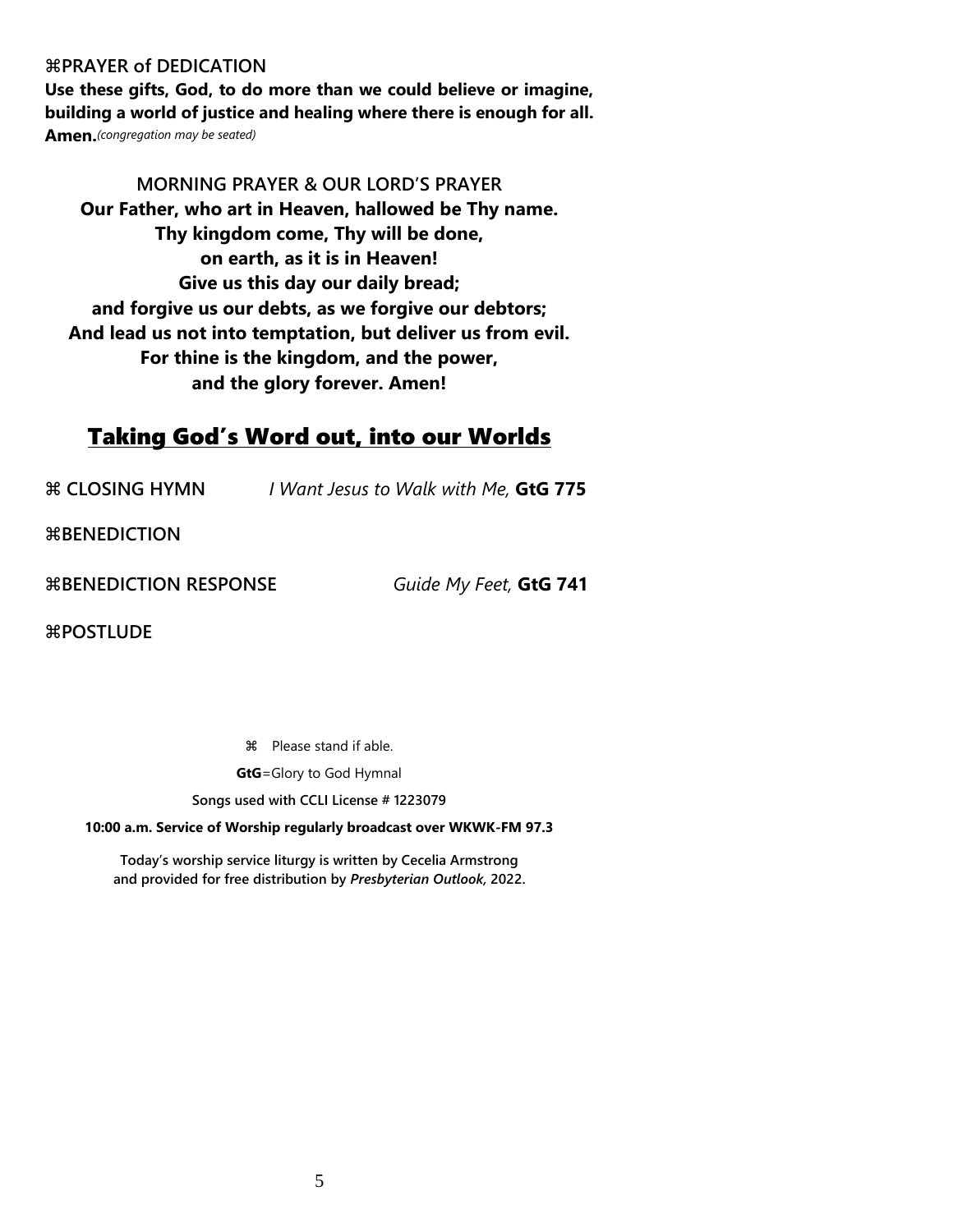# **AdVance Announcements**

- *Welcome to Vance Memorial Presbyterian Church, a traditional church with Spirit, serving the greater Wheeling Community and beyond!* We welcome our radio congregation listening to our live worship on 97.3 WKWK-FM and to our Facebook Live congregation watching on facebook.com/VancePresbyterian. Remote listeners can go to vancechurch.org, select the "News" tab and choose "Bulletin" to follow along with a PDF of the worship service. If you ever need prayer or would like home communion, please contact the church office at 1-304-232-0980
- Attendance in worship last Sunday was 65; Giving for the month of May was \$13,770.
- We thank Ted Owens for serving as liturgist today.
- We thank Elder Howard Monroe for serving as quest preacher today.
- Saturday, June 25, 2022 kicks off our year of celebration for the 125<sup>th</sup> Anniversary of Vance Church at 10:30am in in Sanctuary. Elder Jeanne Finstein will present a history of the Presbyterian Church in Wheeling, focusing on Vance Memorial Presbyterian Church. This event is free and open to the public.
- Please join us for brunch to celebrate the success of our Let the Music Live Campaign! It's a Brunch on Sunday, June 26, 2022 at 11am in Fellowship Hall. Please RSVP for the brunch to our Church Office (304-232-0980) by Sunday, June 19, 2022.
- Join Vance Church as we celebrate our organ revitalization at a recital featuring Nathan Strasser! Sunday, June 26, 2022 at 4:00pm in the Vance Memorial Presbyterian Church Sanctuary. This event is free and open to the public.
- As of this month, our head custodian Russ Brown has retired after 40 years of service to this church. Being the shy person that he is, he did not want a public celebration, but if you would like to wish him well on his retirement, please send cards to his home address. 5279 County Road 17, Rayland, OH, 43943.
- The Deacon's Food Pantry is in need of Peanut Butter, Jelly, and Spaghetti Sauce.
- Laughlin Memorial Chapel is in need of readers for its Energy Express Program. Anyone interested in volunteering to read can call Laughlin Chapel at 304-232-2630 to sign-up.